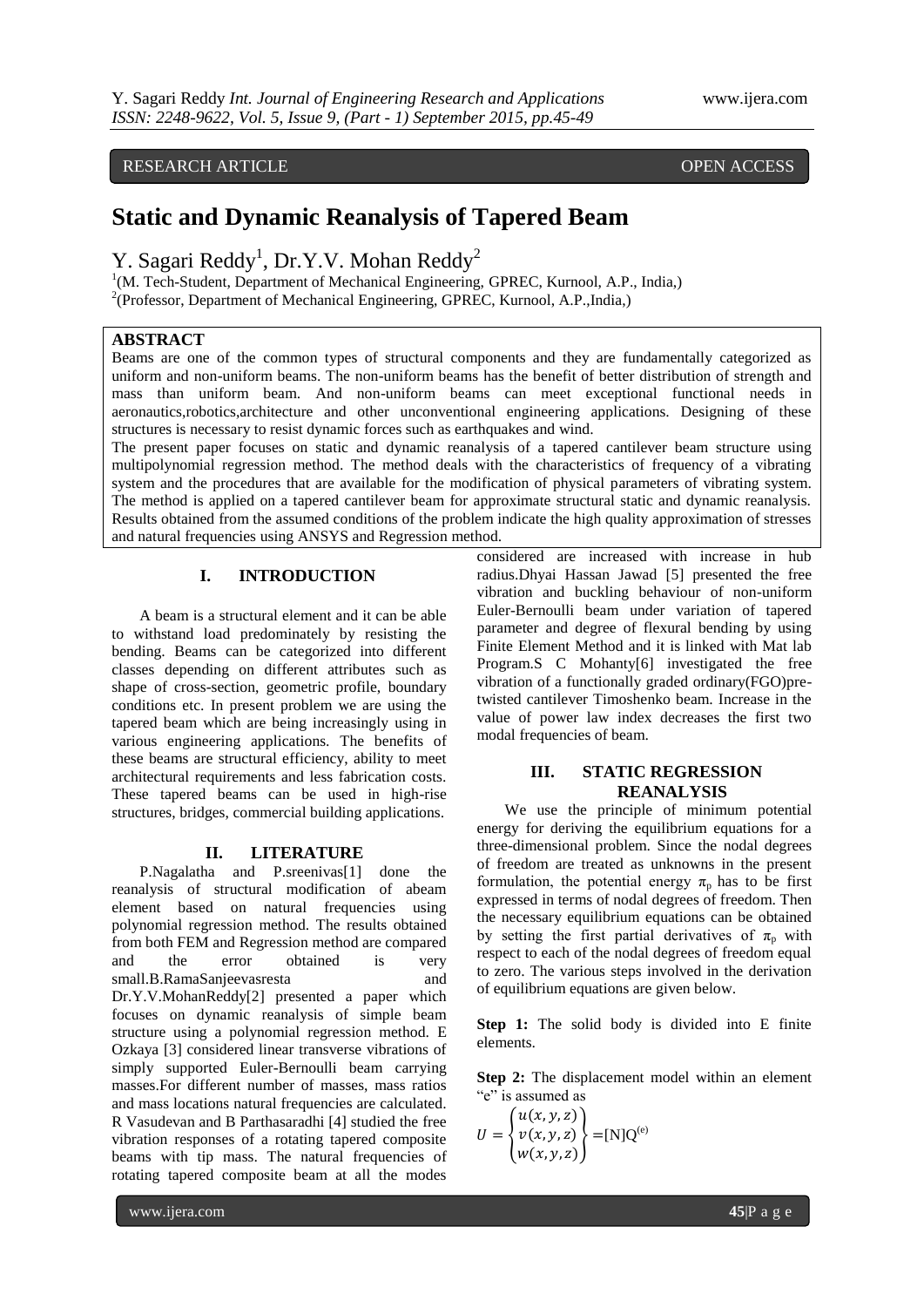Where  $Q^{(e)}$  is the vector of nodal displacement degrees of freedom of the element and [N] is the matrix of shape functions.

**Step 3:** The element characteristic (stiffness) matrices and characteristic (load) vectors are to be derived from the principle of minimum potential energy. For this the potential energy functional of the body  $\pi_p$  is written as (by considering only the body and surface forces).

$$
\pi_p = \sum_{e=1}^E \pi_p^{(e)}
$$

Where  $\pi_p^{(e)}$  is the potential energy of element e given by

Where  $V^{(e)}$  is the volume of the element,  $S_1^{(e)}$  is the portion of the surface of the element over which distributed surface forces or tractions, φ ,are prescribed and φ is a vector of body forces per unit volume.

The strain vector  $\epsilon$  appearing in equation can be expressed in terms of the nodal displacement vector  $Q^{(e)}$  by differentiating equation suitably as

The stress can be obtained from the strains  $\vec{\varepsilon}$  using

$$
\vec{\sigma} = [D](\vec{\varepsilon} - \vec{\varepsilon_0}) = [D][B]\overline{Q^{(e)}} - [D]\overline{\varepsilon_0}
$$
\n
$$
\pi_p^{(e)} = \frac{1}{2} \iiint\limits_{V^{(e)}} \overline{Q^{(e)}^T} [B]^T [D][B]\overline{Q^{(e)}} dV
$$
\n
$$
- \iiint\limits_{V^{(e)}} \overline{Q^{(e)}^T} [B]^T [D]\overline{\varepsilon_0} dV
$$
\n
$$
- \iint\limits_{S_1^{(e)}} \overline{Q^{(e)}^T} [N]^T \overline{\vec{\phi}} dS_1
$$
\n
$$
- \iiint\limits_{V^{(e)}} \overline{Q^{(e)}^T} [N]^T \overline{\vec{\phi}} dV
$$

In the above equations only the body and surface forces are considered. But generally some external concentrated forces also will be acting at various nodes. If denotes the vector of nodal forces (acting in the directions of the nodal displacement vector of the total structure or body ,the total potential energy of the structure or body can be expressed as

$$
\pi_p = \sum_{e=1}^E \pi_p^{(e)} - \vec{Q}^T \overline{P_C}
$$

 $e=1$ <br>The static equilibrium configuration of the structures can be found by solving the following necessary conditions (for the minimization of potential energy).

$$
\frac{\partial \pi_P}{\partial \vec{Q}} = \vec{0} \text{or} \frac{\partial \pi_P}{\partial Q_1} = \frac{\partial \pi_P}{\partial Q_2} = \dots = \frac{\partial \pi_P}{\partial Q_M} = 0
$$

**Step 4:** The desired equilibrium equations of the overall structure or body can now be expressed using  $[K]\vec{O}=\vec{P}$ 

**Step 5 and 6:** The required solution for the nodal displacements and element stresses can be obtained later.

#### **Regression**

The actual term "regression" is derived from the Latin word "regredi," and means "to go back to" or "to retreat." Thus, the term has come to be associated with those instances where one "retreats" or "resorts" to approximating a response variable with an estimated variable based on a functional relationship between the estimated variable and one or more input variables. In regression analysis, the input (independent) variables can also be referred to as "regressor" or "predictor" variables.

#### **Numerical Example**

The tapered cantilever beam of 0.75m length is divided into 5 elements equally. Element stiffness matrix and mass matrix are extracted. Natural frequencies of tapered beam at each node are found from ANSYS.



The values of young's modulus(E), density( $\rho$ ), length(l) breadth(b), depth(h) of tapered beam are as follows.

Reanalysis of the beam is done by using polynomial regression method and the percentage errors are listed in the tabular column. Stresses of tapered beam by increasing width and depth of the beam. The polynomial regression equation is given by

 $S_n = c_1 b^2 - c_2 bh - c_3 h^2 - c_4 b - c_5 h + c_6$  $c_1=1.817382813*10^{-1}$  $c_2$ =0.72265625  $c_3 = 4.482421845*10^{-1}$  $c_4 = 43.640625$  $c_5=1.03125$ 

| Young's modulus $(E)$ | $2.109*10^{11}$ N/m <sup>2</sup> |
|-----------------------|----------------------------------|
| Density( $\rho$ )     | 7995.74 $Kg/m^3$                 |
| Length(1)             | 0.75m                            |
| Breadth(b)            | $h1=0.025m$                      |
|                       | b2=0.045m                        |
| Depth(h)              | $h1=0.035m$                      |
|                       | h2=0.055m                        |

www.ijera.com **46**|P a g e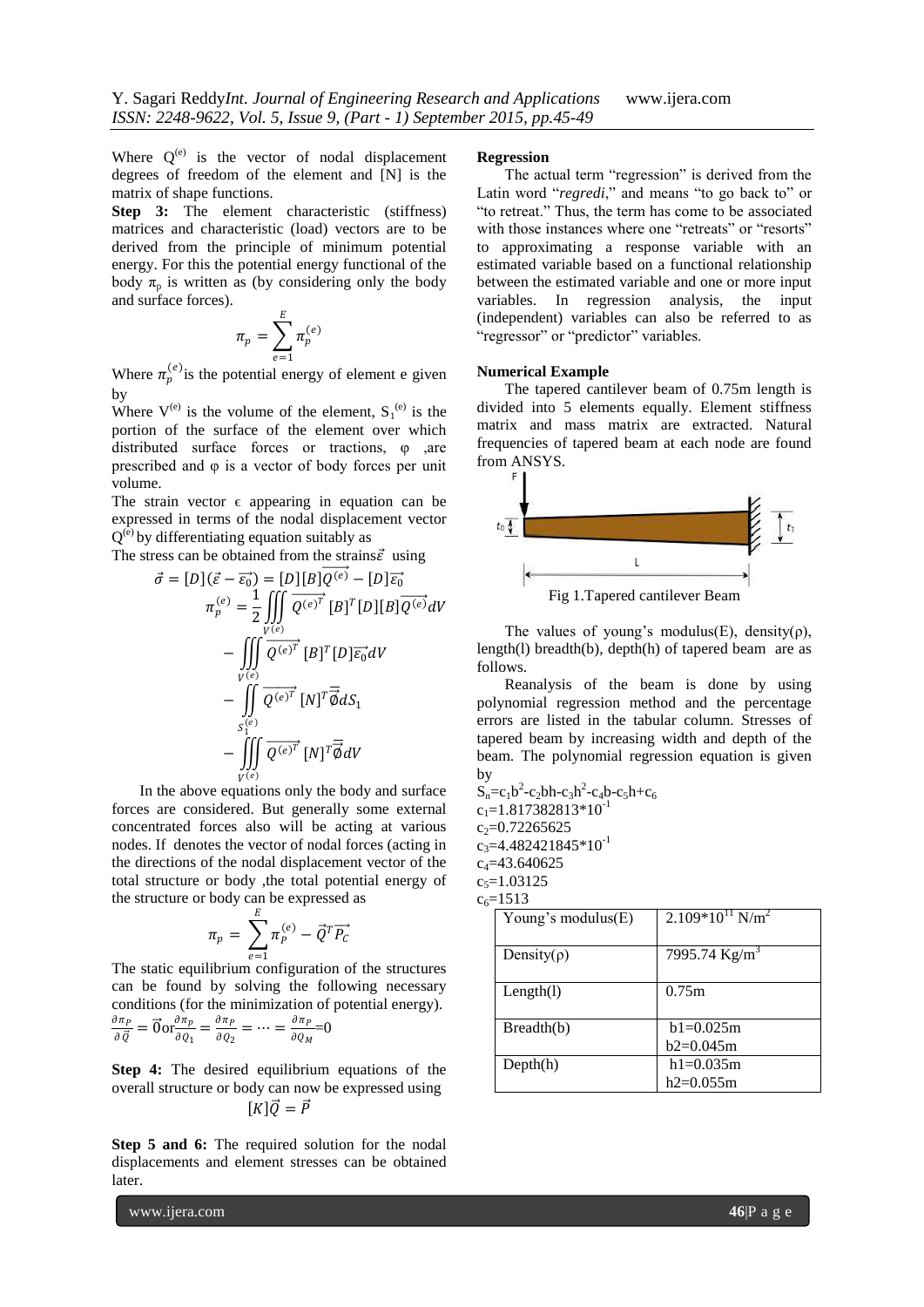Table 1.Decreasing both width and depth of tapered beam.

| Width | Height    | <b>Stress</b> | <b>Stress</b>        | $\frac{0}{0}$ |
|-------|-----------|---------------|----------------------|---------------|
| (B)   | $(H)$ vgh | <b>ANSYS</b>  | Regression           | Error         |
|       |           | $(N/mm^2)$    | (N/mm <sup>2</sup> ) |               |
|       |           |               |                      |               |
| 40.7  | 50.6      | 107.809       | 106.932              | 0.877         |
|       |           |               |                      |               |
|       |           |               |                      |               |
| 38.6  | 48.6      | 120.230       | 120.112              | 0.118         |
|       |           |               |                      |               |
|       |           |               |                      |               |
| 36.7  | 46.7      | 133.392       | 132.228              | 1.164         |
|       |           |               |                      |               |
|       |           |               |                      |               |
| 35.4  | 45.4      | 156.589       | 156.224              | 0.365         |
|       |           |               |                      |               |
|       |           |               |                      |               |
| 32.4  | 42.4      | 202.600       | 201.920              | 0.680         |
|       |           |               |                      |               |
| 30.2  | 40.2      | 238.811       | 238.231              | 0.580         |
|       |           |               |                      |               |
|       |           |               |                      |               |
| 28.9  | 38.9      | 277.613       | 276.220              | 1.393         |
|       |           |               |                      |               |
|       |           |               |                      |               |
| 27.6  | 37.6      | 302.032       | 301.996              | 0.036         |
|       |           |               |                      |               |
|       |           |               |                      |               |

## **IV. DYNAMIC REGRESSION REANALYSIS**

In dynamic problems the displacements, velocities, strains, stresses and loads are all timedependent. The procedure involved in deriving the finite element equations of a dynamic problem can be stated by the following steps.

**Step 1:** Idealize the body into E finite elements.

**Step 2:** Assume the displacement model of element e as

$$
\vec{U}(x,y,z,t) = \begin{cases} u(x,y,z) \\ v(x,y,z) \\ w(x,y,z) \end{cases} = [N(x,y,z),\vec{Q}^{(e)}(t)]
$$

Where  $\vec{U}$  is the vector of displacements, [N] is the matrix of shape function and  $\vec{Q}^{(e)}$  is the vector of nodal displacements which is assumed to be a function of time t.

**Step 3:** Derive the element characteristic (stiffness) and mass) matrices and characteristic (load) vector. The strains can be expressed as

$$
\vec{\varepsilon} = [B]\vec{Q}^{(e)}
$$

And stresses as

$$
\vec{\sigma} = [D]\vec{\varepsilon} = [D][B]\vec{Q}^{(e)}
$$

By differentiating the displacement equation with respect to time, the velocity field can be obtained as  $(e)$ 

$$
\vec{U}(x,y,z,t)=[n(x,y,z)]\vec{Q}^{(e)}(t)
$$

Where  $\vec{Q}^{(e)}$  is the vector of nodal velocities. To derive the dynamic equations of motion of a structure, we can either Lagrange equations or Hamilton"s principle stated before.

The Lagrange equations are given by

$$
\frac{d}{dt}\left\{\frac{\partial L}{\partial Q}\right\} - \left\{\frac{\partial L}{\partial Q}\right\} + \left\{\frac{\partial R}{\partial Q}\right\} = \{0\}
$$

Where

And

$$
L=T-\pi_P
$$

is called Lagrangian function, T is the kinetic energy,  $\pi_p$  is potential energy, R is the dissipation function, Q is the nodal displacement.

The kinetic and potential energies of an element  $e''$ . can be expressed as

$$
T^{(e)} = \frac{1}{2} \iiint\limits_{V^{(e)}} \rho \vec{U}^T \, \vec{U} dV
$$

$$
\pi_P^{(e)} = \frac{1}{2} \iiint\limits_{V^{(e)}} \vec{\varepsilon}^T \, \vec{\sigma} dV - \iint_{S_1^{(e)}} \vec{U}^T \, \vec{\overline{\phi}} dS_1
$$

$$
- \iiint\limits_{V^{(e)}} \vec{U}^T \, \vec{\overline{\phi}} dV
$$

Where  $V^{(e)}$  is the volume,  $\rho$  is the density and  $\vec{U}$  is the vector of velocities of element e. By assuming the existence of dissipative forces proportional to the relative velocities, the dissipation function of the element e can be expressed as

$$
R^{(e)} = \frac{1}{2} \iiint_{V^{(e)}} \mu \vec{U}^T \vec{U} dV
$$
  
\n
$$
[M^{(e)}] = \iiint_{V^{(e)}} \rho [N]^T [N] dV = element mass matrix
$$
  
\n
$$
[K^{(e)}] = \iiint_{V^{(e)}} [B]^T [D][B] dV
$$
  
\n
$$
= elementstif fness matrix
$$
  
\n
$$
[C^{(e)}] = \iiint_{V^{(e)}} \mu [N]^T [N] dV
$$
  
\n
$$
= element damping matrix
$$

**Step 4:** Assemble the element matrices and vectors and derive the overall system equations of motion. we can obtain the dynamic equations of motion of the structure or body as  $[M]\ddot{\vec{Q}}(t) + [C]\dot{\vec{Q}}(t) + [K]\vec{Q}(t) = \vec{P}(t)$ ,<br>|

Where  $\vec{Q}$  is the vector of nodal accelerations in the global system. If damping is neglected, the equations of motion can be written as

$$
[M]\ddot{\vec{Q}} + [K]\vec{Q} = \vec{P}
$$

www.ijera.com **47**|P a g e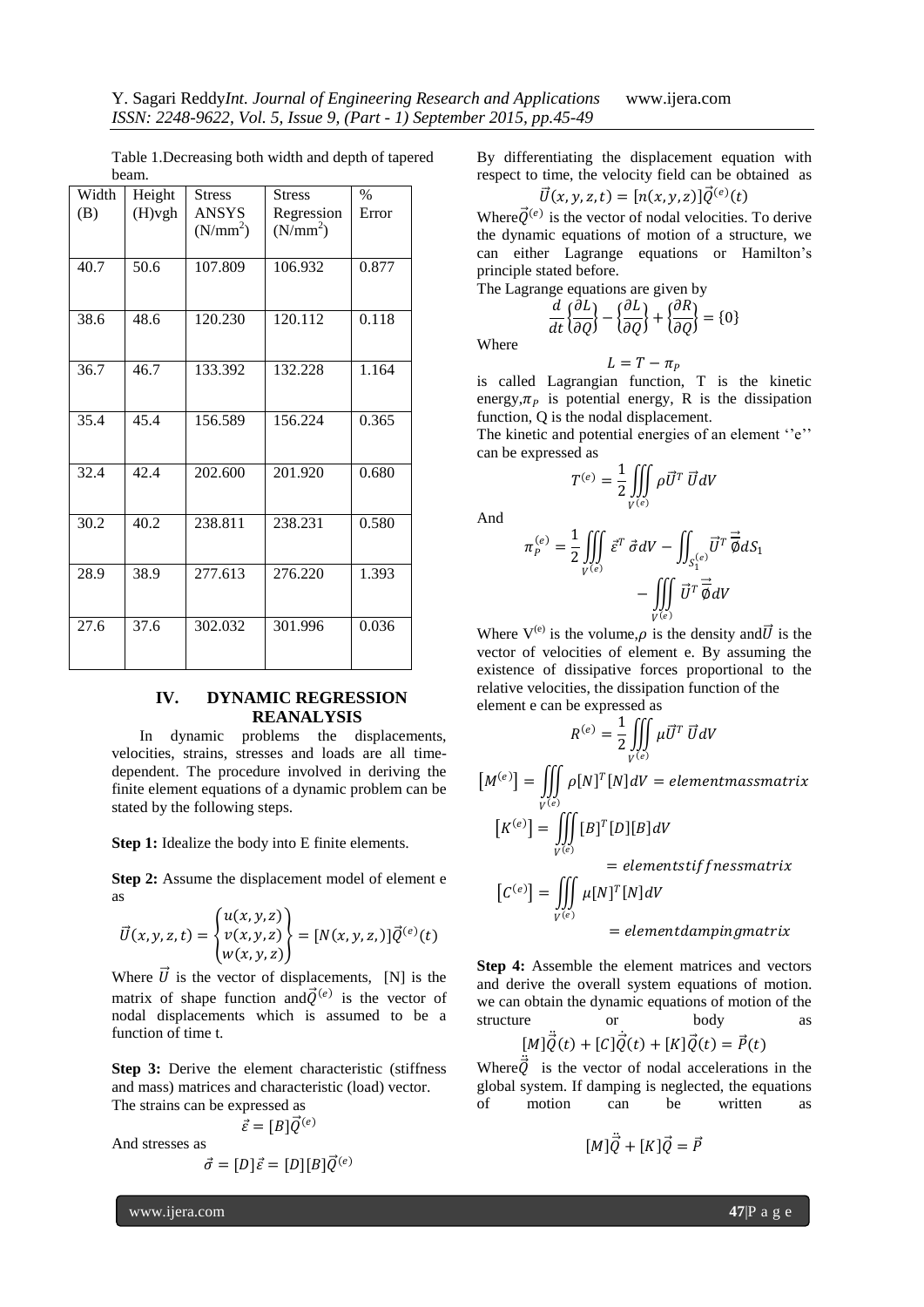**Step 5 and 6:** Solve the equations of motion by applying the boundary and initial conditions.

## **Frequencies of Tapered Cantilever Beam**

After discretizing to 5 numbers of elements, natural frequencies of the tapered beam are calculated using MATLAB program and ANSYS.

| Tap          | Funda  | Second | Thir         | Fourt    | Fifth |
|--------------|--------|--------|--------------|----------|-------|
| er           | mental | Harmo  | d            | h        | Harm  |
| rati         | Freque | nic    | Har          | Harm     | onic  |
| $\mathbf{O}$ | ncy    |        | moni         | onic     |       |
| $\alpha$     |        |        | $\mathbf{C}$ |          |       |
| 0.1          | 42.039 | 100.63 | 367.         | 466.8    | 937.7 |
|              |        |        | 64           | 7        | 8     |
| 0.2          | 47.379 | 89.247 | 341.         | 440.0    | 907.4 |
|              |        |        | 95           | 9        | 6     |
| 0.3          | 52.878 | 82.683 | 324.         | 421.5    | 870.9 |
|              |        |        | 36           | $\theta$ | 3     |
| 0.4          | 58.524 | 76.165 | 306.         | 402.7    | 832.5 |
|              |        |        | 09           | $\theta$ | 7     |
| 0.5          | 64.497 | 69.823 | 288.         | 383.8    | 795.0 |
|              |        |        | 37           | 9        | 8     |
| 0.6          | 70.416 | 63.605 | 270.         | 364.9    | 757.0 |
|              |        |        | 58           | 6        | 6     |
| 0.7          | 80.608 | 57.519 | 252.         | 345.8    | 718.4 |
| 619          |        |        | 70           | 9        | 9     |
|              |        |        |              |          |       |

Table 2.Frequencies of linearly tapered cantilever beam for different values of α.



Figure 1.Convergence of fundamental natural frequency for Cantilever beam.

Fundamental natural frequencies of tapered beam by increasing width and depth of beam. The polynomial regression equation is given by  $Fn = c_1b^2 - c_2bh + c_3h^2 + c_4b + c_5h - c_6$  $c_1=1.240234375*10^{-1}$  $c_2=0.1328125$  $c_3 = 2.197265625*10^{-2}$  $c_4 = 0.7890625$  $c_5=1.140625$ 

 $c_6 = 16.5$ 

| Table 3. Comparison of ANSYS and Regression |  |
|---------------------------------------------|--|
| results for fundamental frequencies.        |  |

| Widt | Heigh | Natural   | Natural     | $\frac{0}{0}$ |
|------|-------|-----------|-------------|---------------|
| h    | t     | Frequency | Frequency   | Error         |
| (b)  | (h)   | ANSYS(H   | Regression( |               |
|      |       | Z)        | Hz)         |               |
| 45   | 55    | 80.608    | 79.969      | 0.639         |
| 43.5 | 53.5  | 76.223    | 76.143      | 0.08          |
| 41.5 | 51.5  | 72.972    | 71.986      | 0.986         |
| 37   | 47    | 61.623    | 61.240      | 0.383         |
| 34.8 | 44.8  | 56.592    | 55.978      | 0.614         |
| 33.6 | 43.6  | 54.448    | 54.243      | 0.205         |
| 32.4 | 42.4  | 51.907    | 51.003      | 0.904         |
| 30.2 | 40.2  | 47.379    | 46.944      | 0.435         |
| 28.9 | 38.9  | 44.674    | 44.223      | 0.451         |
| 26.5 | 36.5  | 40.562    | 39.942      | 0.620         |

# **V. CONCLUSION**

From this work the dynamic reanalysis of tapered beam is done by obtaining natural frequencies from ANSYS and Polynomial Regression method. By varying the width and depth of beam different natural frequencies are obtained. When the ANSYS results are compared with the results obtained from regression method the error percentage secured is negligible.

## **References**

- [1.] P.Nagalatha and P.Sreenivas ."Structural dynamic reanalysis of beam elements using regression method".IOSR journal of mechanical and civil engineering.e-ISSN:2278-1684,volume 9,issue 4.
- [2.] B.Ramasanjeevasresta and Dr.Y.V.MohanReddy."Dynamic Reanalysis of beams using polynomial regression method".Research and applications(IJERA)ISSN:2248-9622.vol 2,issue 4.
- [3.] E.Ozkaya "Linear transverse vibrations of a simply supported beam carrying concentrated masses". Mathematical & Computational applications,vol No 2,pp.147-151,2001.
- [4.] R Vasudevan,BParthasaradhi,school of mechanical and building sciences,VIT